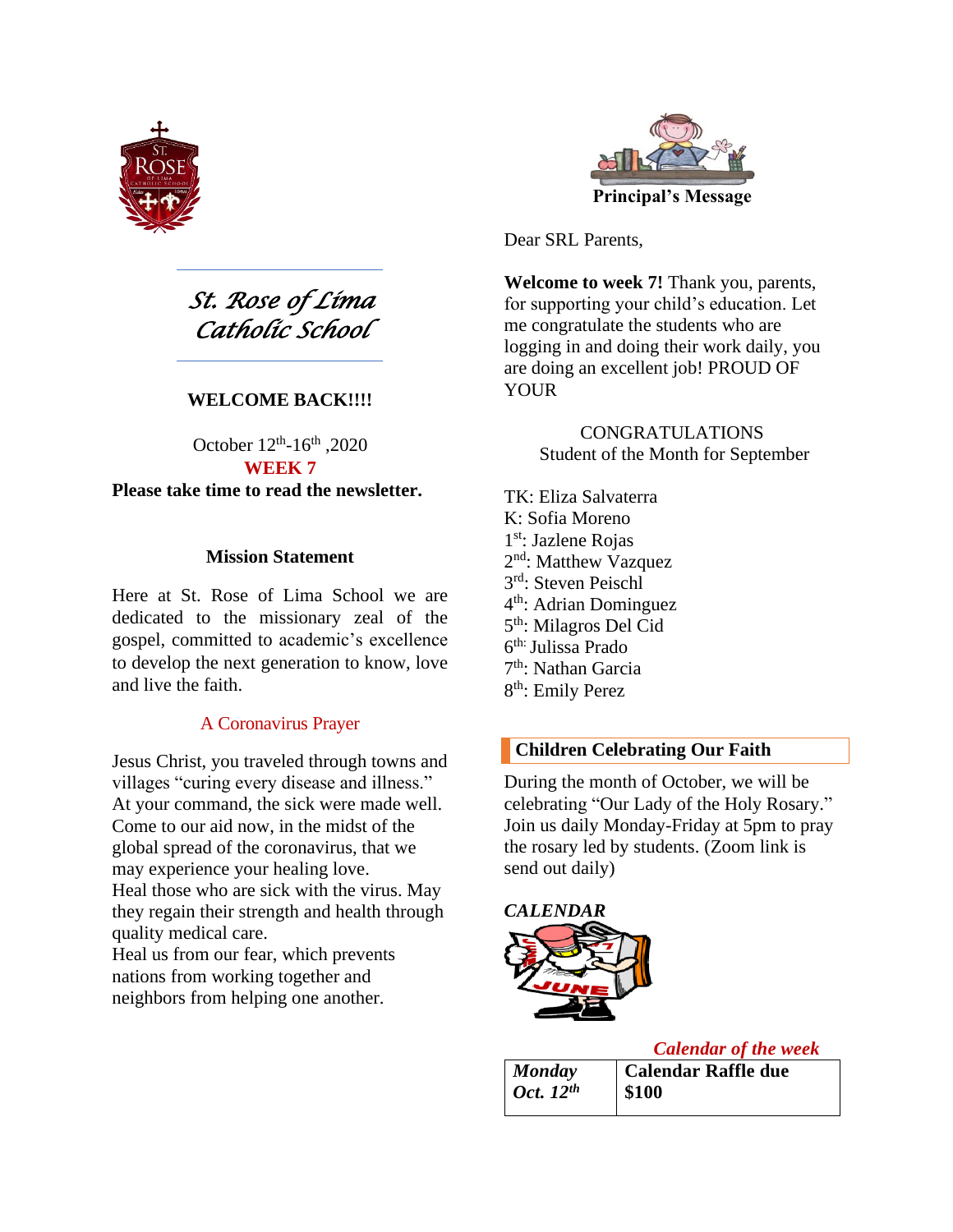| Tuesday<br>Oct. $13^{th}$         | 8 <sup>th</sup> grade parent meeting<br>#1 at 5:30pm                  |
|-----------------------------------|-----------------------------------------------------------------------|
| Wednesday<br>Oct. 14th            |                                                                       |
| <b>Thursday</b><br>Oct. $15^{th}$ | Calendar raffle begins:<br>we will be posted on<br>social media daily |
| Friday<br>Oct. 16th               | -Mass at 8am with Father<br>Dario Miranda                             |
|                                   | <b>LOOKING AHEAD</b>                                                  |
| Monday,<br>Oct. 19th              | Saint's Project DUE                                                   |

### *MASS*

*We are encouraging you to attend outdoor Mass, however if you are not able please join us by logging into Father's YouTube channel.* 

[https://www.youtube.com/user/elpadrecitoA](https://www.youtube.com/user/elpadrecitoADLA) [DLA](https://www.youtube.com/user/elpadrecitoADLA)

# **YouTube**

**[Padre Dario](https://www.youtube.com/user/elpadrecitoADLA) Miranda**

Párroco - Pastor Saint Rose of Lima Parish Roman Catholic Archdiocese of Los Angeles Maywood - California – USA

If you are planning on doing the buyout, we encourage you to support us by purchasing 1 tree.

**We need to meet our GOAL of 125 trees**





## **Weekly School News**

o Summer Reading and Saint's **Projects** 

The Summer Reading and Saint's project were sent home/posted by each teacher with guideline and rubric. Please make sure your child does both of these projects. Projects carry a high percentage grade.



# **Wood Mountain**

**CHRISTMAS TREES · FUNDRAISERS** 

#### **Support Our Fundraiser**

The more trees you sale the bigger the profit the school will receive. We are encouraging you to please purchase/sale trees to family members, coworkers and/or friends.



We encourage you use VENMO to make fundraiser payment. **@stroseoflimaschool**